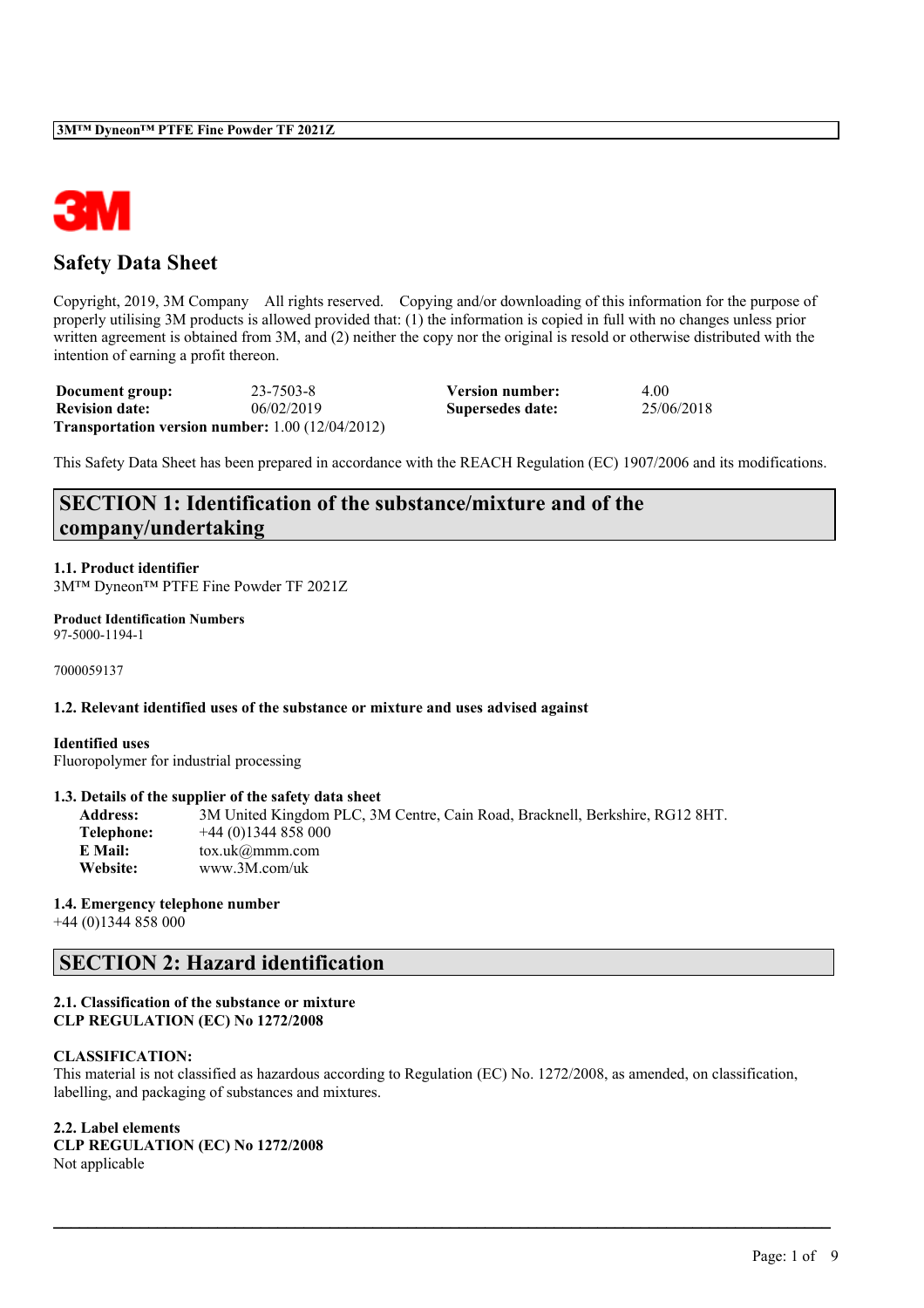## **Ingredients:**

| Ingredient                                   | CAS Nbr         | EC No. | $%$ by Wt |
|----------------------------------------------|-----------------|--------|-----------|
| Ethene, $1,1,2,2$ -tetrafluoro-, homopolymer | $9002 - 84 - 0$ |        | 100       |

### **SUPPLEMENTAL INFORMATION:**

#### **Supplemental Precautionary Statements:**

Firefighting instructions: Does not burn without external flame. Wear self-contained breathing apparatus and protection from acidic hydrogen fluoride. Vapours liberated during processing may be hazardous if inhaled. Eye, nose, throat and lung irritation can occur from such vapours. Avoid contamination of tobacco with polymer resin. Before using, read the most current Safety Data Sheet.

### **2.3. Other hazards**

May cause thermal burns.

# **SECTION 3: Composition/information on ingredients**

| Ingredient                | <b>CAS Nbr</b> | EC No. | <b>REACH</b><br><b>Registration No.</b> | $\frac{1}{6}$ by Wt | <b>Classification</b> |
|---------------------------|----------------|--------|-----------------------------------------|---------------------|-----------------------|
| Ethene, $1,1,2,2$         | 9002-84-0      |        |                                         | 100                 | Substance not         |
| tetrafluoro-, homopolymer |                |        |                                         |                     | classified as         |
|                           |                |        |                                         |                     | lhazardous            |

Please see section 16 for the full text of any H statements referred to in this section

For information on ingredient occupational exposure limits or PBT or vPvB status, see sections 8 and 12 of this SDS

## **SECTION 4: First aid measures**

## **4.1. Description of first aid measures**

#### **Inhalation**

Remove person to fresh air. If you feel unwell, get medical attention.

#### **Skin contact**

Immediately flush skin with large amounts of cold water for at least 15 minutes. DO NOT ATTEMPT TO REMOVE MOLTEN MATERIAL. Cover affected area with a clean dressing. Get immediate medical attention.

#### **Eye contact**

Immediately flush eyes with large amounts of water for at least 15 minutes. DO NOT ATTEMPT TO REMOVE MOLTEN MATERIAL. Get immediate medical attention.

 $\mathcal{L}_\mathcal{L} = \mathcal{L}_\mathcal{L} = \mathcal{L}_\mathcal{L} = \mathcal{L}_\mathcal{L} = \mathcal{L}_\mathcal{L} = \mathcal{L}_\mathcal{L} = \mathcal{L}_\mathcal{L} = \mathcal{L}_\mathcal{L} = \mathcal{L}_\mathcal{L} = \mathcal{L}_\mathcal{L} = \mathcal{L}_\mathcal{L} = \mathcal{L}_\mathcal{L} = \mathcal{L}_\mathcal{L} = \mathcal{L}_\mathcal{L} = \mathcal{L}_\mathcal{L} = \mathcal{L}_\mathcal{L} = \mathcal{L}_\mathcal{L}$ 

## **If swallowed**

Rinse mouth. If you feel unwell, get medical attention.

## **4.2. Most important symptoms and effects, both acute and delayed**

See Section 11.1 Information on toxicological effects

#### **4.3. Indication of any immediate medical attention and special treatment required** Not applicable

## **SECTION 5: Fire-fighting measures**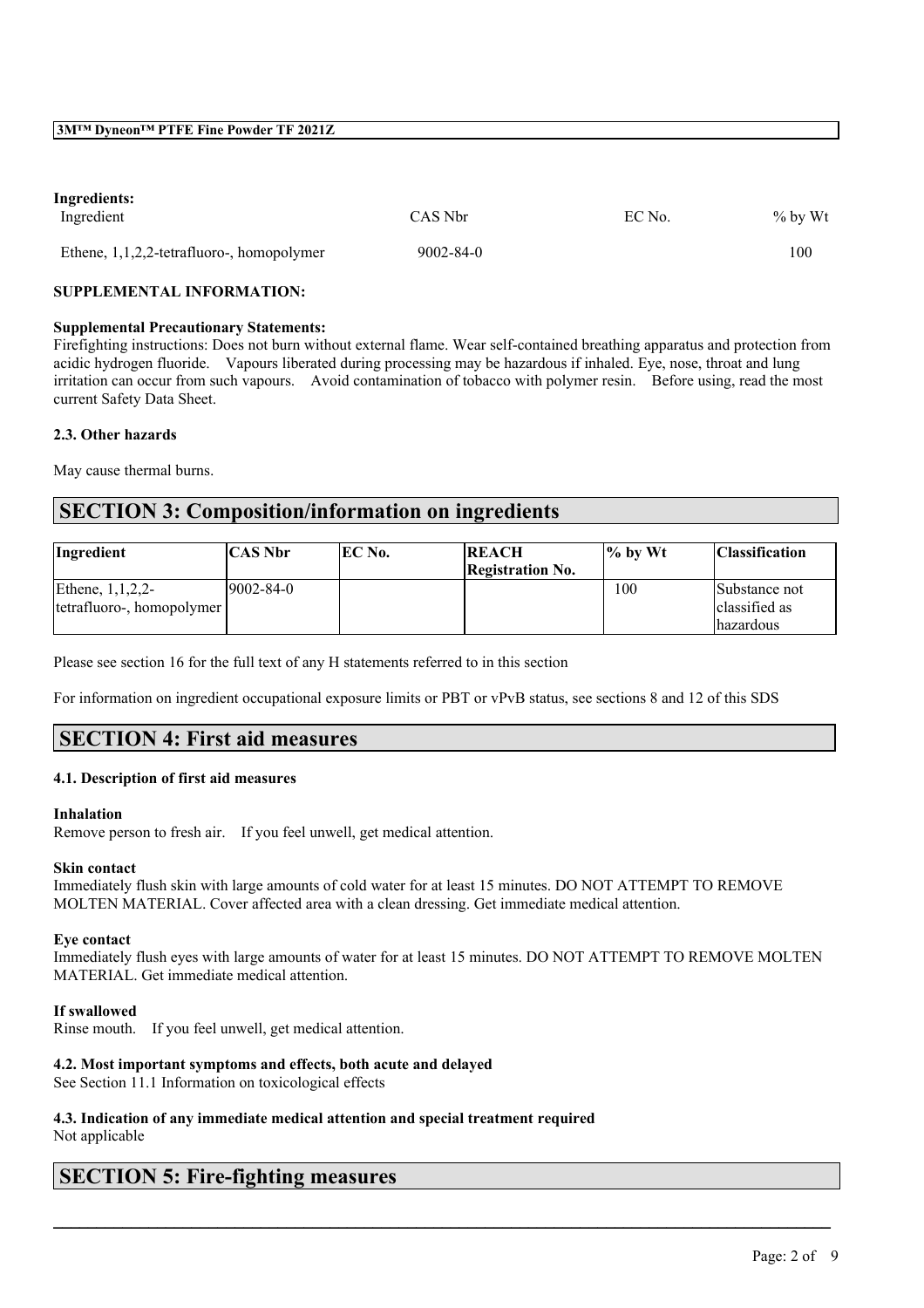#### **5.1. Extinguishing media**

In case of fire: Use a fire fighting agent suitable for ordinary combustible material such as water or foam to extinguish.

### **5.2. Special hazards arising from the substance or mixture**

Exposure to extreme heat can give rise to thermal decomposition.

### **5.3. Advice for fire-fighters**

When fire fighting conditions are severe and total thermal decomposition of the product is possible, wear full protective clothing, including helmet, self-contained, positive pressure or pressure demand breathing apparatus,tunic and trousers (leggings),bands around arms, waist and legs, face mask, and protective covering for exposed areas of the head. Wear full protective clothing, including helmet, self-contained, positive pressure or pressure demand breathing apparatus, bunker coat and pants, bands around arms, waist and legs, face mask, and protective covering for exposed areas of the head.

## **SECTION 6: Accidental release measures**

### **6.1. Personal precautions, protective equipment and emergency procedures**

Evacuate area. Ventilate the area with fresh air. For large spill, or spills in confined spaces, provide mechanical ventilation to disperse or exhaust vapours, in accordance with good industrial hygiene practice. Observe precautions from other sections.

## **6.2. Environmental precautions**

Avoid release to the environment.

## **6.3. Methods and material for containment and cleaning up**

Collect as much of the spilled material as possible. Use wet sweeping compound or water to avoid dusting. Sweep up. Place in a closed container approved for transportation by appropriate authorities. Clean up residue. Seal the container. Dispose of collected material as soon as possible.

## **6.4. Reference to other sections**

Refer to Section 8 and Section 13 for more information

## **SECTION 7: Handling and storage**

## **7.1. Precautions for safe handling**

Avoid inhalation of thermal decomposition products. Avoid skin contact with hot material. For industrial/occupational use only. Not for consumer sale or use. Store work clothes separately from other clothing, food and tobacco products. Do not breathe dust/fume/gas/mist/vapours/spray. Do not eat, drink or smoke when using this product. Wash thoroughly after handling. No smoking: Smoking while using this product can result in contamination of the tobacco and/or smoke and lead to the formation of hazardous decomposition products.

## **7.2. Conditions for safe storage including any incompatibilities**

No special storage requirements.

## **7.3. Specific end use(s)**

See information in Section 7.1 and 7.2 for handling and storage recommendations. See Section 8 for exposure controls and personal protection recommendations.

 $\mathcal{L}_\mathcal{L} = \mathcal{L}_\mathcal{L} = \mathcal{L}_\mathcal{L} = \mathcal{L}_\mathcal{L} = \mathcal{L}_\mathcal{L} = \mathcal{L}_\mathcal{L} = \mathcal{L}_\mathcal{L} = \mathcal{L}_\mathcal{L} = \mathcal{L}_\mathcal{L} = \mathcal{L}_\mathcal{L} = \mathcal{L}_\mathcal{L} = \mathcal{L}_\mathcal{L} = \mathcal{L}_\mathcal{L} = \mathcal{L}_\mathcal{L} = \mathcal{L}_\mathcal{L} = \mathcal{L}_\mathcal{L} = \mathcal{L}_\mathcal{L}$ 

## **SECTION 8: Exposure controls/personal protection**

## **8.1 Control parameters**

## **Occupational exposure limits**

No occupational exposure limit values exist for any of the components listed in Section 3 of this Safety Data Sheet.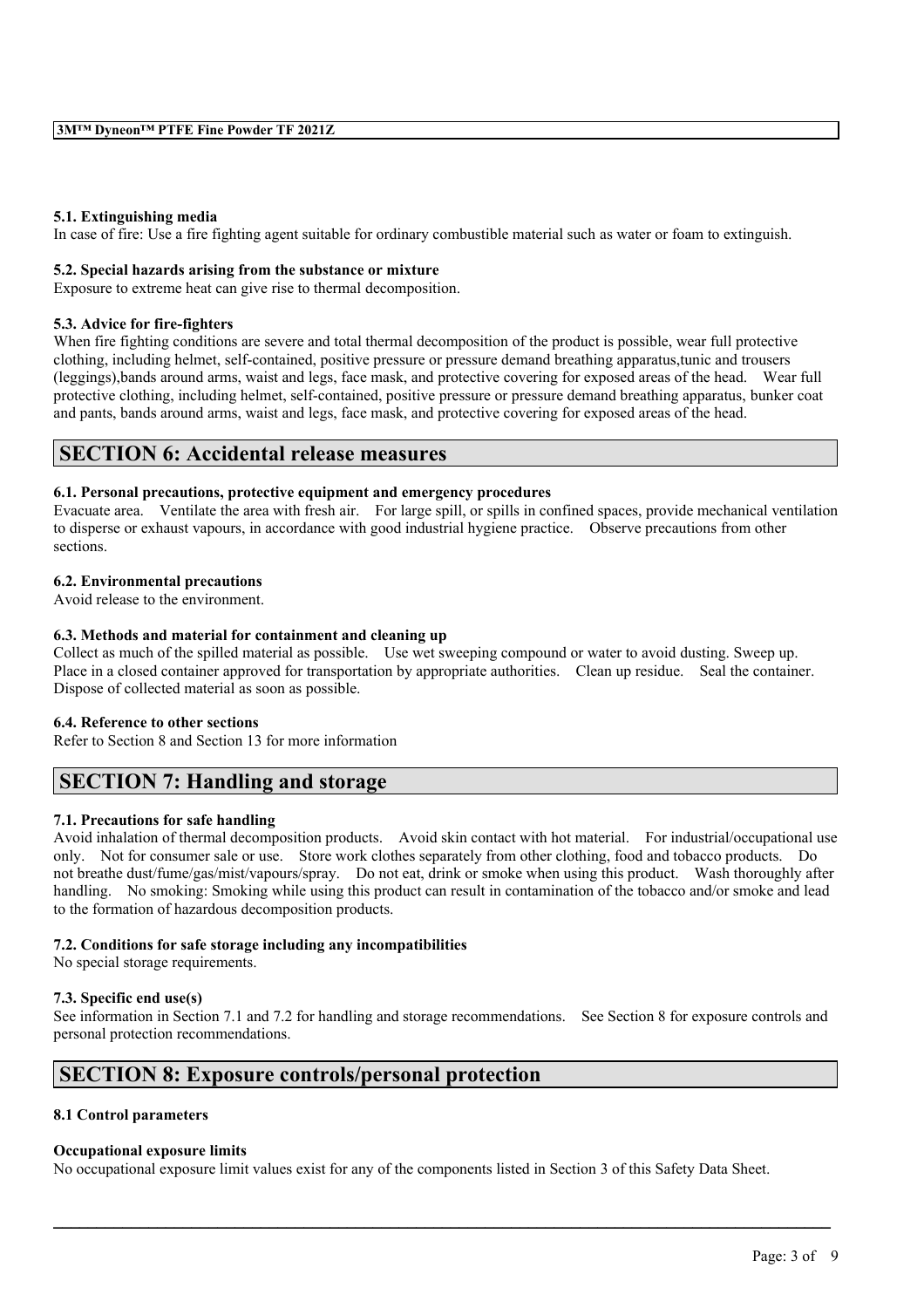### **Biological limit values**

No biological limit values exist for any of the components listed in Section 3 of this safety data sheet.

### **8.2. Exposure controls**

### **8.2.1. Engineering controls**

Provide appropriate local exhaust when product is heated. For those situations where the material might be exposed to extreme overheating due to misuse or equipment failure, use with appropriate local exhaust ventilation sufficient to maintain levels of thermal decomposition products below their exposure guidelines.

## **8.2.2. Personal protective equipment (PPE)**

#### **Eye/face protection**

Select and use eye/face protection to prevent contact based on the results of an exposure assessment. The following eye/face protection(s) are recommended: Full face shield. Indirect vented goggles.

*Applicable Norms/Standards* Use eye/face protection conforming to EN 166

#### **Skin/hand protection**

Select and use gloves and/or protective clothing approved to relevant local standards to prevent skin contact based on the results of an exposure assessment. Selection should be based on use factors such as exposure levels, concentration of the substance or mixture, frequency and duration, physical challenges such as temperature extremes, and other use conditions. Consult with your glove and/or protective clothing manufacturer for selection of appropriate compatible gloves/protective clothing.

Gloves made from the following material(s) are recommended:

| <b>Material</b> | Thickness (mm)    | <b>Breakthrough Time</b> |
|-----------------|-------------------|--------------------------|
| Nitrile rubber. | No data available | No data available        |

*Applicable Norms/Standards* Use gloves tested to EN 374

If this product is used in a manner that presents a higher potential for exposure (eg. spraying, high splash potential etc.), then use of protective coveralls may be necessary. Select and use body protection to prevent contact based on the results of an exposure assessment. The following protective clothing material(s) are recommended: Apron – Nitrile

 $\mathcal{L}_\mathcal{L} = \mathcal{L}_\mathcal{L} = \mathcal{L}_\mathcal{L} = \mathcal{L}_\mathcal{L} = \mathcal{L}_\mathcal{L} = \mathcal{L}_\mathcal{L} = \mathcal{L}_\mathcal{L} = \mathcal{L}_\mathcal{L} = \mathcal{L}_\mathcal{L} = \mathcal{L}_\mathcal{L} = \mathcal{L}_\mathcal{L} = \mathcal{L}_\mathcal{L} = \mathcal{L}_\mathcal{L} = \mathcal{L}_\mathcal{L} = \mathcal{L}_\mathcal{L} = \mathcal{L}_\mathcal{L} = \mathcal{L}_\mathcal{L}$ 

#### **Respiratory protection**

During heating:

Use a positive pressure supplied-air respirator if there is a potential for over exposure from an uncontrolled release, exposure levels are not known, or under any other circumstances where air-purifying respirators may not provide adequate protection.

## **Thermal hazards**

Wear heat insulating gloves when handling hot material to prevent thermal burns.

*Applicable Norms/Standards* Use gloves tested to EN 407

# **SECTION 9: Physical and chemical properties**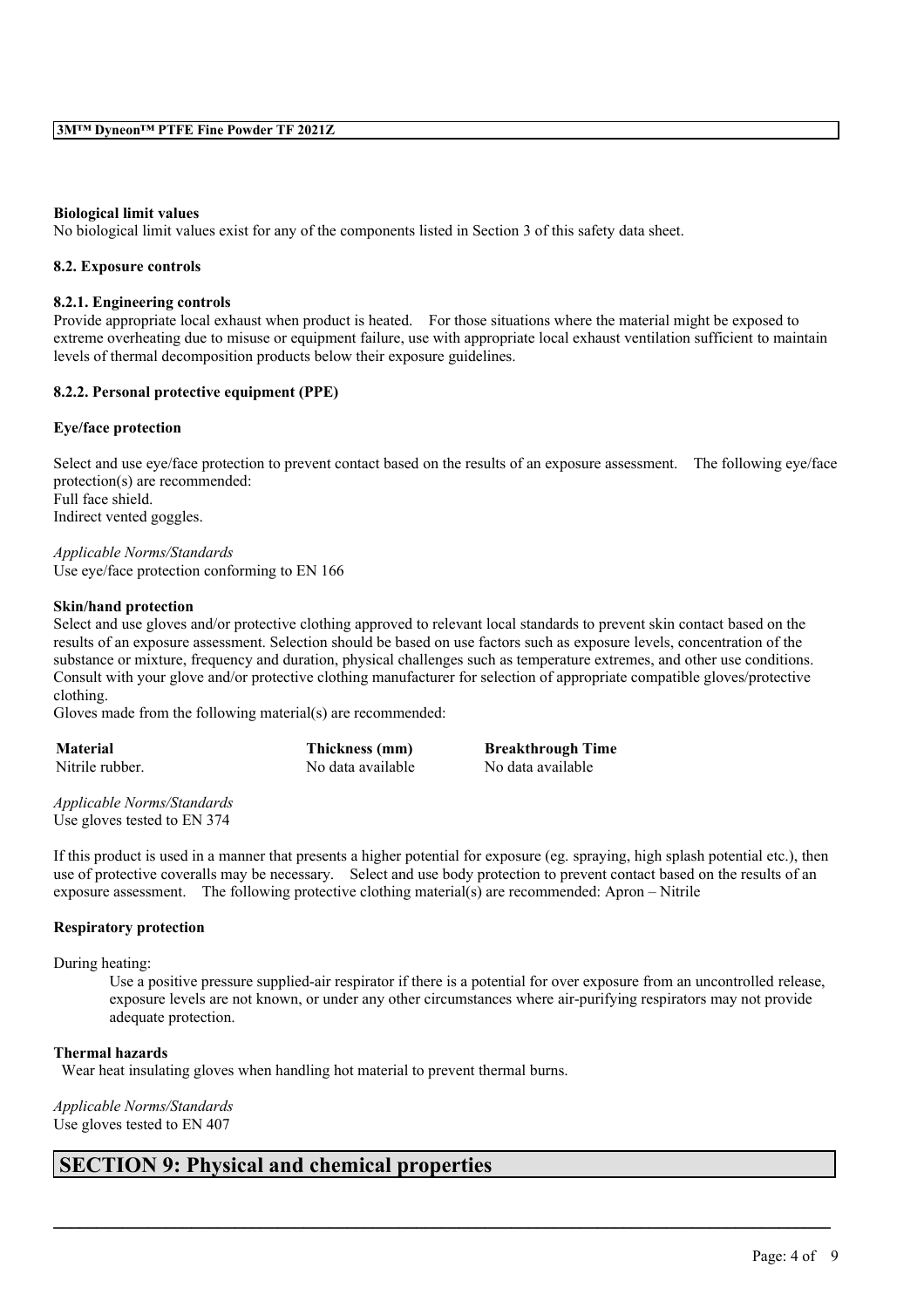| 9.1. Information on basic physical and chemical properties |  |  |  |  |  |  |
|------------------------------------------------------------|--|--|--|--|--|--|
|------------------------------------------------------------|--|--|--|--|--|--|

| <b>Physical state</b>                  | Solid.                                     |  |  |  |  |
|----------------------------------------|--------------------------------------------|--|--|--|--|
| <b>Specific Physical Form:</b>         | Coarse Powder                              |  |  |  |  |
| Appearance/Odour                       | White, odourless                           |  |  |  |  |
| <b>Odour threshold</b>                 | No data available.                         |  |  |  |  |
| pН                                     | Not applicable.                            |  |  |  |  |
| <b>Boiling point/boiling range</b>     | Not applicable.                            |  |  |  |  |
| <b>Melting point</b>                   | 320 - 343 °C                               |  |  |  |  |
| <b>Flammability (solid, gas)</b>       | Not classified                             |  |  |  |  |
| <b>Explosive properties</b>            | Not classified                             |  |  |  |  |
| <b>Oxidising properties</b>            | Not classified                             |  |  |  |  |
| <b>Flash point</b>                     | No flash point                             |  |  |  |  |
| <b>Autoignition temperature</b>        | Not applicable.                            |  |  |  |  |
| <b>Flammable Limits(LEL)</b>           | Not applicable.                            |  |  |  |  |
| <b>Flammable Limits(UEL)</b>           | Not applicable.                            |  |  |  |  |
| Vapour pressure                        | Not applicable.                            |  |  |  |  |
| <b>Relative density</b>                | 2.14 - 2.18 $[@ 23 °C] [Ref Std: WATER=1]$ |  |  |  |  |
| <b>Water solubility</b>                | Negligible                                 |  |  |  |  |
| Solubility-non-water                   | No data available.                         |  |  |  |  |
| Partition coefficient: n-octanol/water | No data available.                         |  |  |  |  |
| <b>Evaporation rate</b>                | Not applicable.                            |  |  |  |  |
| <b>Vapour density</b>                  | Not applicable.                            |  |  |  |  |
| <b>Decomposition temperature</b>       | No data available.                         |  |  |  |  |
| <b>Viscosity</b>                       | Not applicable.                            |  |  |  |  |
| <b>Density</b>                         | $2.14 - 2.18$ kg/l                         |  |  |  |  |
| 9.2. Other information                 |                                            |  |  |  |  |
| <b>EU Volatile Organic Compounds</b>   | No data available.                         |  |  |  |  |
| Molecular weight                       | No data available.                         |  |  |  |  |

## **SECTION 10: Stability and reactivity**

#### **10.1 Reactivity**

This material may be reactive with certain agents under certain conditions - see the remaining headings in this section

## **10.2 Chemical stability**

Stable.

## **10.3 Possibility of hazardous reactions**

Hazardous polymerisation will not occur.

# **10.4 Conditions to avoid**

Not determined

## **10.5 Incompatible materials**

Alkali and alkaline earth metals. Reactions with metals in powder form occur from 370 °C onwards.

## **10.6 Hazardous decomposition products**

## **Substance Condition** Carbonyl fluoride. At elevated temperatures. - above 380 C Carbon monoxide. At elevated temperatures. - above 380 C Carbon dioxide. At elevated temperatures. - above 380 C Hydrogen Fluoride At elevated temperatures. - above 380 C

 $\mathcal{L}_\mathcal{L} = \mathcal{L}_\mathcal{L} = \mathcal{L}_\mathcal{L} = \mathcal{L}_\mathcal{L} = \mathcal{L}_\mathcal{L} = \mathcal{L}_\mathcal{L} = \mathcal{L}_\mathcal{L} = \mathcal{L}_\mathcal{L} = \mathcal{L}_\mathcal{L} = \mathcal{L}_\mathcal{L} = \mathcal{L}_\mathcal{L} = \mathcal{L}_\mathcal{L} = \mathcal{L}_\mathcal{L} = \mathcal{L}_\mathcal{L} = \mathcal{L}_\mathcal{L} = \mathcal{L}_\mathcal{L} = \mathcal{L}_\mathcal{L}$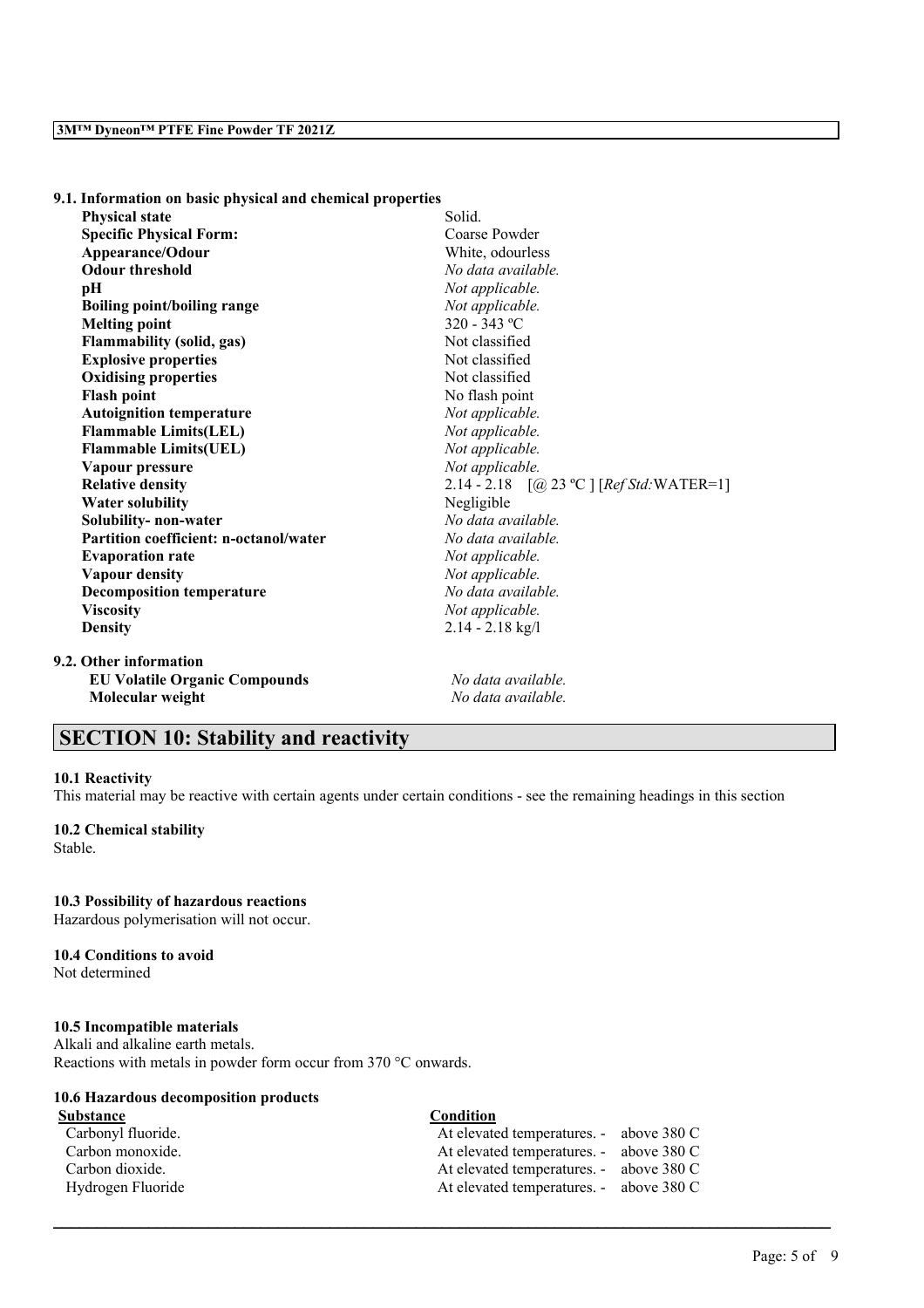Perfluoroisobutylene (PFIB). At elevated temperatures. - above 380 C Toxic vapour, gas, particulate. At elevated temperatures. - above 380 C

If the product is exposed to extreme conditions of heat from misuse or equipment failure, toxic decomposition products that include hydrogen fluoride and perfluoroisobutylene can occur.

# **SECTION 11: Toxicological information**

The information below may not agree with the EU material classification in Section 2 and/or the ingredient classifications in Section 3 if specific ingredient classifications are mandated by a competent authority. In addition, statements and data presented in Section 11 are based on UN GHS calculation rules and classifications derived from **3M assessments.**

## **11.1 Information on Toxicological effects**

**Signs and Symptoms of Exposure**

### Based on test data and/or information on the components, this material may produce the following health effects:

#### **Inhalation**

Vapours from heated material may cause irritation of the respiratory system: Signs/symptoms may include cough, sneezing, nasal discharge, headache, hoarseness, nose and throat pain.

During heating:

Polymer fume fever: Sign/symptoms may include chest pain or tightness, shortness of breath, cough, malaise, muscle aches, increased heart rate, fever, chills, sweats, nausea and headache.

#### **Skin contact**

During heating:

Thermal burns: Signs/symptoms may include intense pain, redness and swelling, and tissue destruction. Mechanical skin irritation: Signs/symptoms may include abrasion, redness, pain, and itching.

#### **Eye contact**

During heating:

Thermal burns: Signs/symptoms may include severe pain, redness and swelling, and tissue destruction. Mechanical eye irritation: Signs/symptoms may include pain, redness, tearing and corneal abrasion. Vapours from heated material may cause eye irritation: Signs/symptoms may include redness, swelling, pain, tearing, and blurred or hazy vision.

#### **Ingestion**

Gastrointestinal irritation: Signs/symptoms may include abdominal pain, stomach upset, nausea, vomiting and diarrhoea.

#### **Toxicological Data**

If a component is disclosed in section 3 but does not appear in a table below, either no data are available for that endpoint or the data are not sufficient for classification.

#### **Acute Toxicity**

| Name                                         | Route     | <b>Species</b> | Value                                             |
|----------------------------------------------|-----------|----------------|---------------------------------------------------|
| Overall product                              | Ingestion |                | No data available; calculated $ATE > 5,000$ mg/kg |
| Ethene, $1,1,2,2$ -tetrafluoro-, homopolymer | Dermal    |                | LD50 estimated to be $> 5,000$ mg/kg              |
| Ethene, $1,1,2,2$ -tetrafluoro-, homopolymer | Ingestion |                | LD50 estimated to be $> 5,000$ mg/kg              |

 $ATE = acute$  toxicity estimate

## **Skin Corrosion/Irritation**

| Name                                                         | <b>Species</b>        | Value                                   |
|--------------------------------------------------------------|-----------------------|-----------------------------------------|
| Ethene.<br>$\sim$<br>$1,1,2,2$ -tetrafluoro-.<br>homopolymer | $\mathbf{v}$<br>Human | $\sim$<br>significant irritation<br>N0. |

 $\mathcal{L}_\mathcal{L} = \mathcal{L}_\mathcal{L} = \mathcal{L}_\mathcal{L} = \mathcal{L}_\mathcal{L} = \mathcal{L}_\mathcal{L} = \mathcal{L}_\mathcal{L} = \mathcal{L}_\mathcal{L} = \mathcal{L}_\mathcal{L} = \mathcal{L}_\mathcal{L} = \mathcal{L}_\mathcal{L} = \mathcal{L}_\mathcal{L} = \mathcal{L}_\mathcal{L} = \mathcal{L}_\mathcal{L} = \mathcal{L}_\mathcal{L} = \mathcal{L}_\mathcal{L} = \mathcal{L}_\mathcal{L} = \mathcal{L}_\mathcal{L}$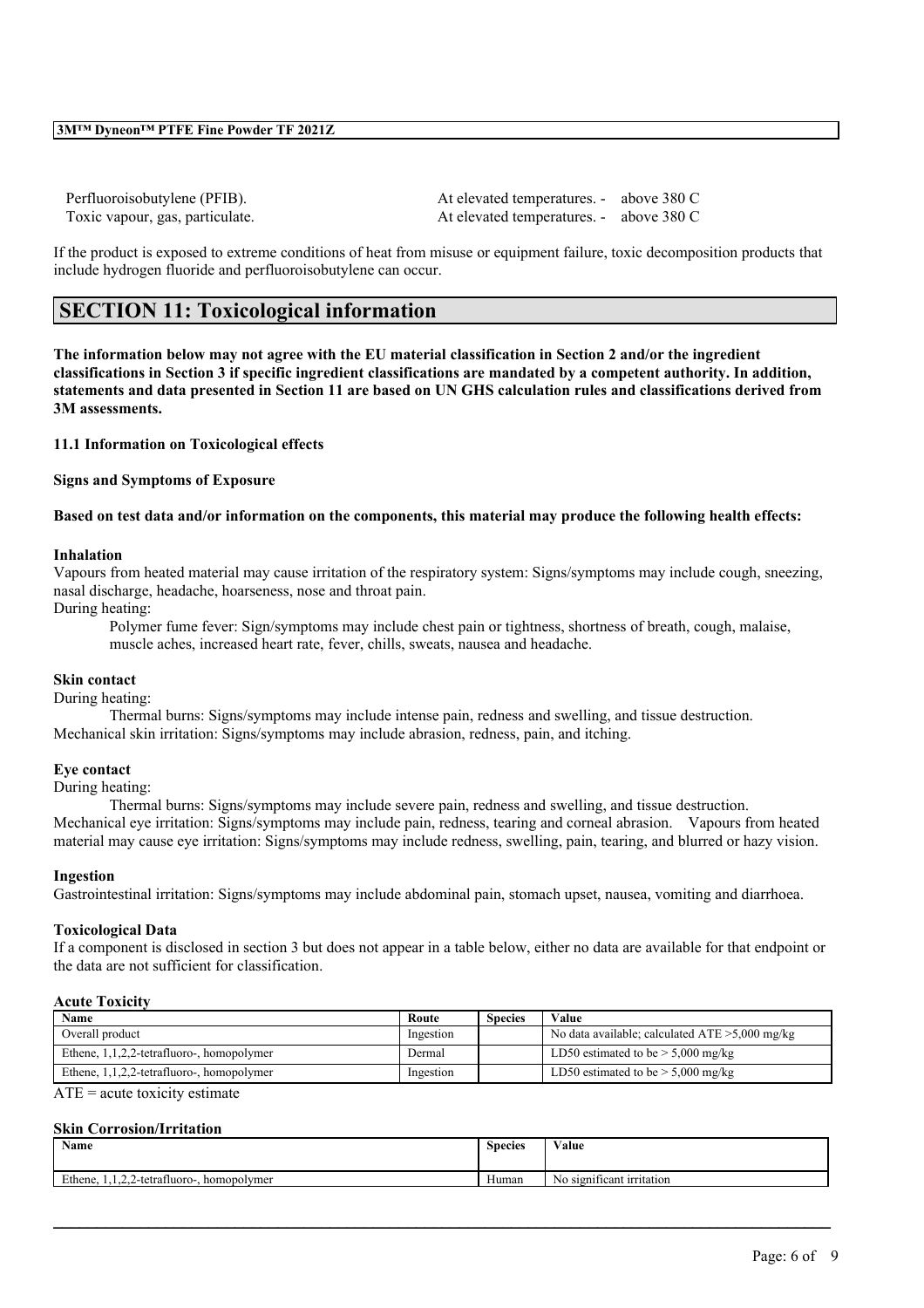### **3M™ Dyneon™ PTFE Fine Powder TF 2021Z**

| and  |  |
|------|--|
| anır |  |
|      |  |

#### **Serious Eye Damage/Irritation**

| Name                                         | <b>Species</b>               | Value                     |
|----------------------------------------------|------------------------------|---------------------------|
| Ethene, $1,1,2,2$ -tetrafluoro-, homopolymer | Professio<br>nal<br>judgemen | No significant irritation |

#### **Skin Sensitisation**

| <b>Name</b>                                                    | <b>Species</b> | Value                                            |
|----------------------------------------------------------------|----------------|--------------------------------------------------|
| Ethene,<br>$\sim$<br>$1, 1, 2, 2$ -tetrafluoro-<br>homopolymer | Human          | $\sim$ $\sim$<br>$\sim$ $\sim$<br>Not classified |

#### **Respiratory Sensitisation**

For the component/components, either no data is currently available or the data is not sufficient for classification.

## **Germ Cell Mutagenicity**

For the component/components, either no data is currently available or the data is not sufficient for classification.

#### **Carcinogenicity**

| Name                                         | Route      | Species  | Value                                          |
|----------------------------------------------|------------|----------|------------------------------------------------|
| Ethene.<br>1,1,2,2-tetrafluoro-, homopolymer | Not        | Multiple | Some positive data exist, but the data are not |
|                                              | specified. | anımal   | sufficient for classification                  |
|                                              |            | species  |                                                |

#### **Reproductive Toxicity**

#### **Reproductive and/or Developmental Effects**

For the component/components, either no data is currently available or the data is not sufficient for classification.

## **Target Organ(s)**

## **Specific Target Organ Toxicity - single exposure**

For the component/components, either no data is currently available or the data is not sufficient for classification.

#### **Specific Target Organ Toxicity - repeated exposure**

| <b>Name</b>                  | Route     | Target Organ(s) | Value          | <b>Species</b> | <b>Test result</b> | Exposure        |
|------------------------------|-----------|-----------------|----------------|----------------|--------------------|-----------------|
|                              |           |                 |                |                |                    | <b>Duration</b> |
| Ethene, 1.1.2.2-             | Ingestion | hematopoietic   | Not classified | Rat            | <b>NOAEL Not</b>   | 90 days         |
| tetrafluoro-.<br>homopolymer |           | system          |                |                | available          |                 |

#### **Aspiration Hazard**

For the component/components, either no data is currently available or the data is not sufficient for classification.

Please contact the address or phone number listed on the first page of the SDS for additional toxicological information **on this material and/or its components.**

## **SECTION 12: Ecological information**

The information below may not agree with the EU material classification in Section 2 and/or the ingredient classifications in Section 3 if specific ingredient classifications are mandated by a competent authority. In addition, statements and data presented in Section 12 are based on UN GHS calculation rules and classifications derived from **3M assessments.**

 $\mathcal{L}_\mathcal{L} = \mathcal{L}_\mathcal{L} = \mathcal{L}_\mathcal{L} = \mathcal{L}_\mathcal{L} = \mathcal{L}_\mathcal{L} = \mathcal{L}_\mathcal{L} = \mathcal{L}_\mathcal{L} = \mathcal{L}_\mathcal{L} = \mathcal{L}_\mathcal{L} = \mathcal{L}_\mathcal{L} = \mathcal{L}_\mathcal{L} = \mathcal{L}_\mathcal{L} = \mathcal{L}_\mathcal{L} = \mathcal{L}_\mathcal{L} = \mathcal{L}_\mathcal{L} = \mathcal{L}_\mathcal{L} = \mathcal{L}_\mathcal{L}$ 

**12.1. Toxicity**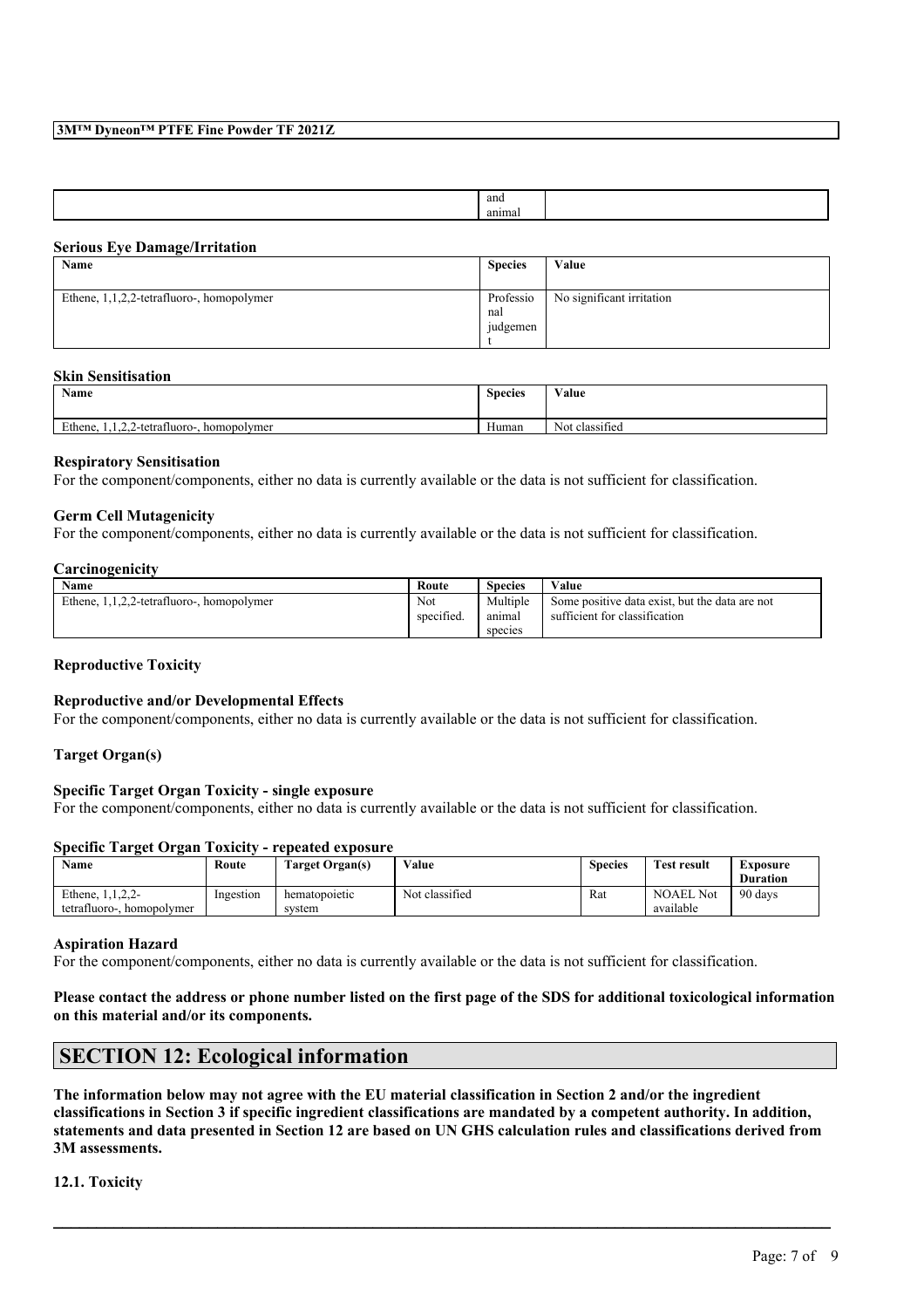### **3M™ Dyneon™ PTFE Fine Powder TF 2021Z**

#### No product test data available.

| <b>Material</b>     | AS#              | Organism | vpe                 | <b>Lxposure</b> | Test endpoint  Test result |  |
|---------------------|------------------|----------|---------------------|-----------------|----------------------------|--|
| Ethene, 1, 1, 2, 2- | $19002 - 84 - 0$ |          | Data not available  |                 |                            |  |
| tetrafluoro-.       |                  |          | or insufficient for |                 |                            |  |
| homopolymer         |                  |          | classification      |                 |                            |  |

### **12.2. Persistence and degradability**

| <b>Material</b>                          | 'CAS Nbr | rest type         | <b>Duration</b> | <b>Study Type</b> | Test result | <b>Protocol</b> |
|------------------------------------------|----------|-------------------|-----------------|-------------------|-------------|-----------------|
| Ethene, 1,1,2,2-tetrafluoro-, 19002-84-0 |          | Data not availbl- |                 |                   | N/A         |                 |
| homopolymer                              |          | Insufficient      |                 |                   |             |                 |

### **12.3 : Bioaccumulative potential**

| <b>Material</b>                                         | <b>Cas No.</b> | Test type                                                    | <b>Duration</b> | <b>Study Type</b> | Test result | <b>Protocol</b> |
|---------------------------------------------------------|----------------|--------------------------------------------------------------|-----------------|-------------------|-------------|-----------------|
| Ethene, 1,1,2,2-tetrafluoro-, 19002-84-0<br>homopolymer |                | Data not available<br>or insufficient for<br>lclassification | N/A             | N/A               | 'N/A        | N/A             |

## **12.4. Mobility in soil**

Please contact manufacturer for more details

### **12.5. Results of the PBT and vPvB assessment**

This material does not contain any substances that are assessed to be a PBT or vPvB

## **12.6. Other adverse effects**

No information available.

## **SECTION 13: Disposal considerations**

#### **13.1 Waste treatment methods**

Dispose of contents/ container in accordance with the local/regional/national/international regulations.

This product has been classified as a non-hazardous waste. Prior to disposal, consult all applicable authorities and regulations to insure proper classification. Dispose of waste product in a permitted industrial waste facility. As a disposal alternative, incinerate in a permitted waste incineration facility. Proper destruction may require the use of additional fuel during incineration processes. Combustion products will include HF. Facility must be capable of handling halogenated materials. If no other disposal options are available, waste product may be placed in a landfill properly designed for industrial waste.

The coding of a waste stream is based on the application of the product by the consumer. Since this is out of the control of 3M, no waste code(s) for products after use will be provided. Please refer to the European Waste Code (EWC - 2000/532/EC and amendments) to assign the correct waste code to your waste stream. Ensure national and/or regional regulations are complied with and always use a licensed waste contractor.

 $\mathcal{L}_\mathcal{L} = \mathcal{L}_\mathcal{L} = \mathcal{L}_\mathcal{L} = \mathcal{L}_\mathcal{L} = \mathcal{L}_\mathcal{L} = \mathcal{L}_\mathcal{L} = \mathcal{L}_\mathcal{L} = \mathcal{L}_\mathcal{L} = \mathcal{L}_\mathcal{L} = \mathcal{L}_\mathcal{L} = \mathcal{L}_\mathcal{L} = \mathcal{L}_\mathcal{L} = \mathcal{L}_\mathcal{L} = \mathcal{L}_\mathcal{L} = \mathcal{L}_\mathcal{L} = \mathcal{L}_\mathcal{L} = \mathcal{L}_\mathcal{L}$ 

## **EU waste code (product as sold)**

070213 Waste plastic

## **SECTION 14: Transportation information**

### 97-5000-1194-1

Not hazardous for transportation